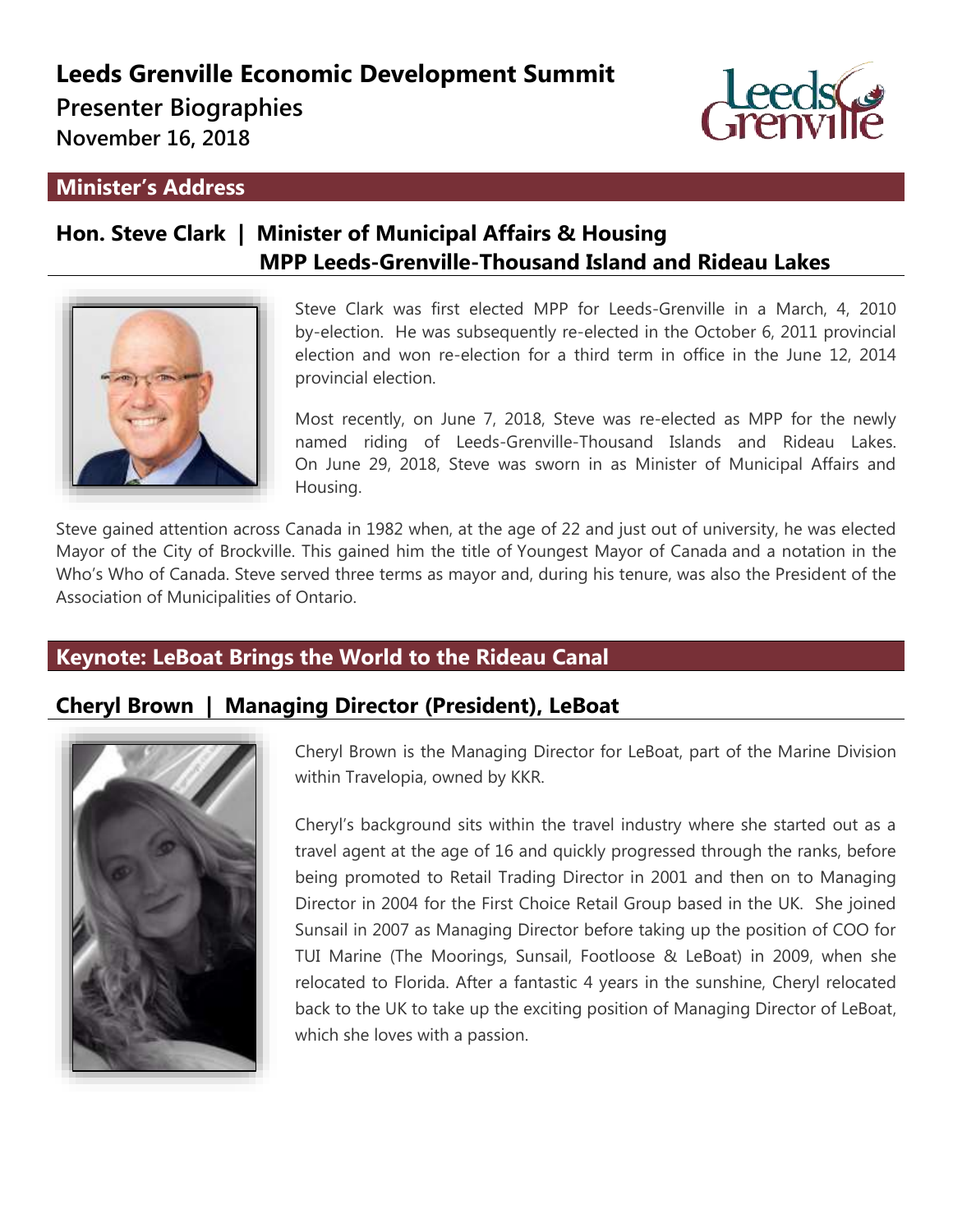## **Shaping Our Future Workforce Together**

## **Stephen Sliwa | Director of Education and Secretary of the Board, Upper Canada District School Board**



Stephen Sliwa is the Director of Education / CEO of the Upper Canada District School Board (UCDSB). He is responsible for the day-to-day leadership, management, and administration of the Board's 79 schools (K to 12), 12 adult education program sites, 4,200 employees, and an annual operating budget of \$374M. Stephen currently sits on the Board of Governors for St. Lawrence College (Kingston, ON) and is a member-at-large for the Champion for Kids Foundation (Brockville, ON)

## **Grace Maher | 2017 Graduate, North Grenville District School Board**



Grace Maher is a graduate of North Grenville District High School and is in her second year of doing a Bachelor of Business Administration degree specializing in Human Resource Management and Marketing at Trent University. Prior to her studies at Trent, Grace also represented the student population by being the Student Trustee of the Upper Canada District School Board.

## **Claire Baker | Grade 12 Student, Athens District High School**



Claire Baker is currently a grade 12 student at Athens District High School. In addition to her course work, Claire is Prime Minister of the Athens Student Parliament and is active on a variety of school teams including cross country, volleyball, basketball, badminton and soccer. Claire hopes to attend university with the goal of being a French Teacher in Ontario. Both sides of Claire's family have been residents of the Athens area for more than a century.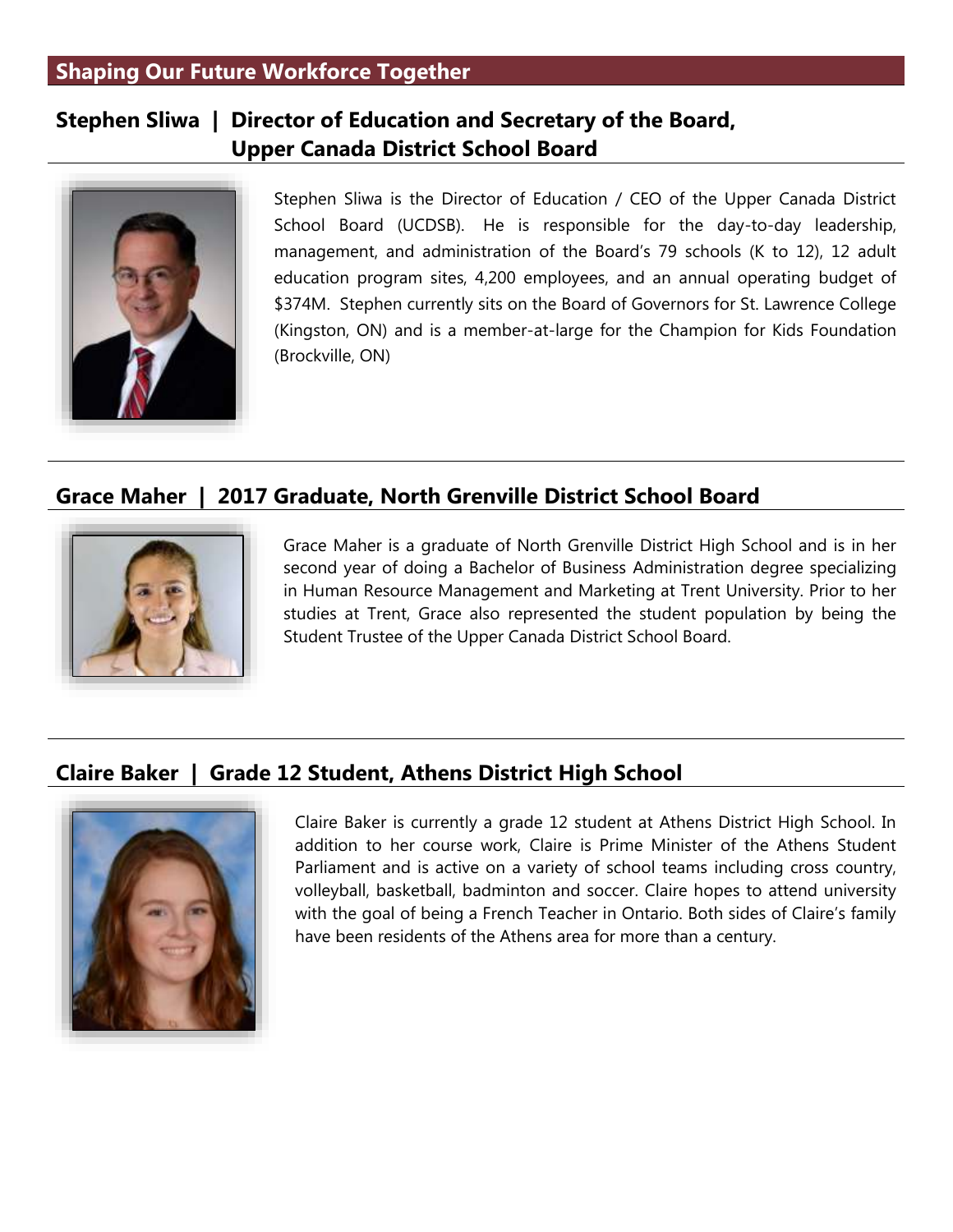# **Leeds Grenville Economic Development Update**

## **Ann Weir | Economic Development Manager, United Counties of Leeds and Grenville**



Ann Weir works regionally on behalf of the Counties and its 10 member municipalities while collaborating with the region's many partners. In September 2017, she was recognized as the Economic Developer of the Year by Ontario East Economic Development for her exceptional performance in her community and contribution to the advancement of the economic development profession.

In her role at the Counties, she has led the region's branding, its Integrated Community Sustainability Plan and strategically developed a framework for regional economic development to create an environment for communities to work together while maintaining their individual priorities and advancing their goals. Through her efforts she has positively influenced new investments and business expansions in the region.

Ann is currently Interim President of the Rideau Heritage Route Association, Co-Chair of the 1000 Islands and Rideau Canal Garden Trail and formerly Co-Chair of the Great Waterway Tourism Region.

# **Keynote: It's Just The Beginning**

## **Bruce Linton | Founder, Chairman and Co-CEO, Canopy Growth Corporation**



Bruce Linton is the founder of Canopy Growth Corporation (CGC) and cofounder of Tweed Marijuana Incorporated. Canopy Growth was the first cannabis producing company in North America to be listed on a major stock exchange (TSX, July 2016) and included on a major stock index (S&P/TSX Composite Index, March 2017). In May 2018, Canopy was also the first cannabis-producing company to list on the New York Stock Exchange. Bruce's experience as a founder, CEO, and Board member across a wide variety of enterprises has influenced the positive start of Canopy Growth, which to date has enjoyed market support for capital raises of over \$625 million including a \$245-million investment by Fortune 500 beverage company, Constellation Brands (NYSE:STZ).

Bruce's focus has been driving the Company's overall strategy including its Canadian and international expansion efforts as well as laying the groundwork for the Company's future move into cannabis-based consumer products including cannabis-based medicines, with the founding of subsidiary Canopy Health Innovations, and into cannabis-based beverages, through a strategic partnership with Constellation Brands.

Bruce has led six M&A transactions valued over \$500 million in total since founding CGC. After beginning his career at Newbridge Networks Corporation, he has since held positions that include General Manager and Re-Founder of Computerland.ca, President and Co-Founder of webHancer Corp, and is part of the establishing team at CrossKeys Systems Corporation.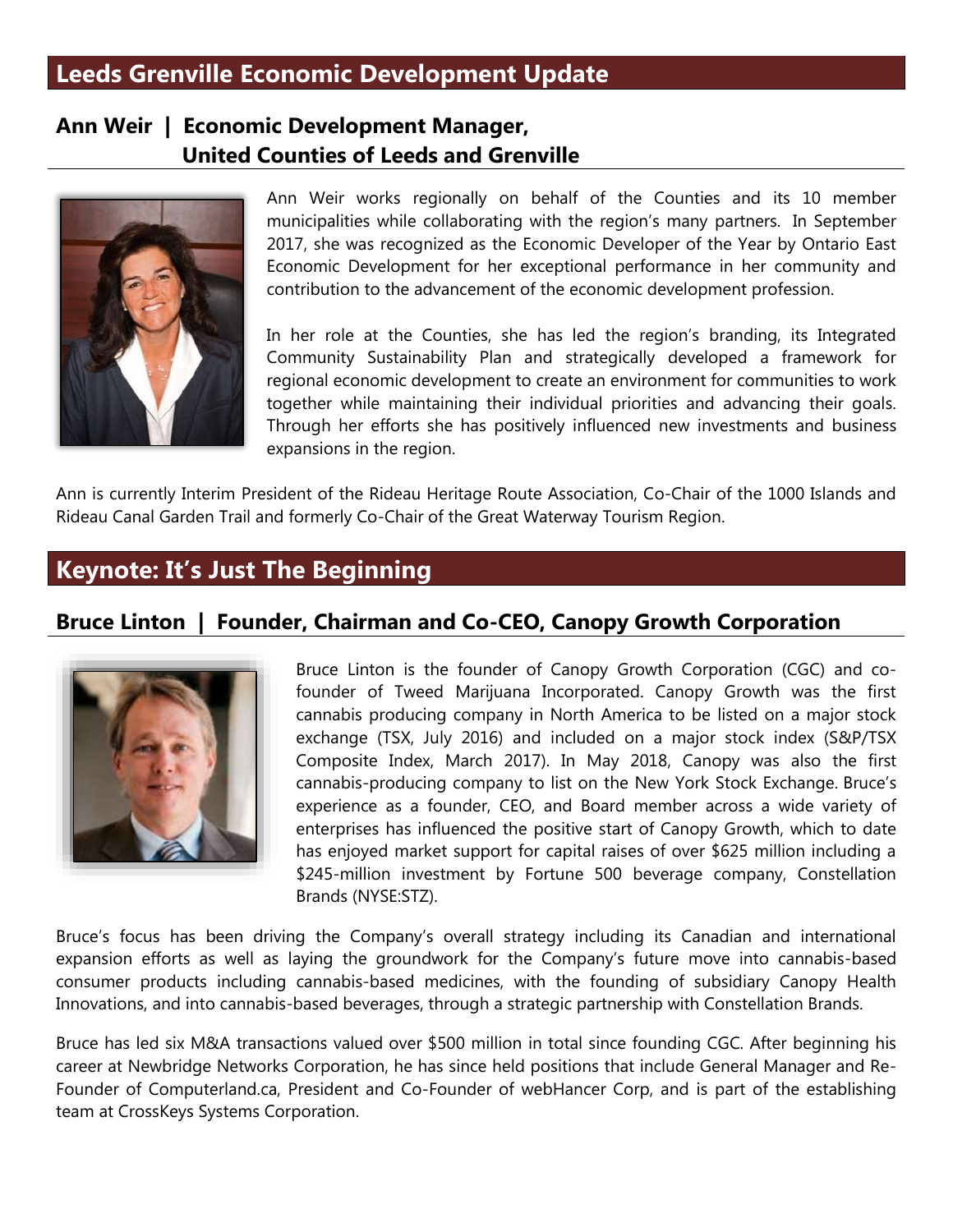# **Keynote: Industry 4.0**

## **Pierre Cléroux | Vice President, Research and Chief Economist, BDC**



Pierre Cléroux was appointed Vice President, Research and Chief Economist at BDC in 2012. Pierre leads a team of experts who analyze economic data to identify business and sector trends impacting Canadian entrepreneurs. Pierre is also responsible for providing economic analysis and advice to the Bank's senior management team, and supervises all marketing and industry research activities. Over his 25-year career as an economist, he has held several influential positions that had a direct impact on entrepreneurs in Canada and abroad.

Before joining BDC, Pierre worked for the Government of Saudi Arabia as Vice President, Business Analysis in the National Industry Clusters Development Program. His role was to create program strategies, define sector policies and conduct financial and economic analyses of industrial projects.

Previously, Pierre was the Quebec Assistant Deputy Minister for Economic Development, Innovation and Export Trade, responsible for the implementation of economic policies and programs to support small and mediumsized businesses and encourage entrepreneurship. He was also a strategic advisor for Montreal International, where he was responsible for attracting foreign investment from India and the Middle East, and developing international relationships and partnerships. He worked for 12 years at the Canadian Federation of Independent Business in various roles, including economist and Quebec Vice President.

## **Updates and New Developments**

## **Port of Johnstown | Frank McAuley, Port Management Committee**



As a Community Representative on the Port of Johnstown Management Committee, Frank McAuley brings more than 35 years of financial and general management experience to the table. He retired from the Royal Bank of Canada in 2015 after executive roles in Leadership Development, Procurement and Commercial Banking. As Senior Vice President - Commercial Banking, Frank had national responsibility for RBC's mid-market, Public Sector, Agricultural and Aboriginal clients.

Frank has a Bachelor of Commerce degree from Queen's University and a Master's degree in Management from Northwestern University in addition to having completed Columbia University's Executive Education Program.

A native of Prescott, Ontario, Frank has spent his summers literally in the shadow of the Port of Johnstown as the family cottage is but a stone's throw from the Port.